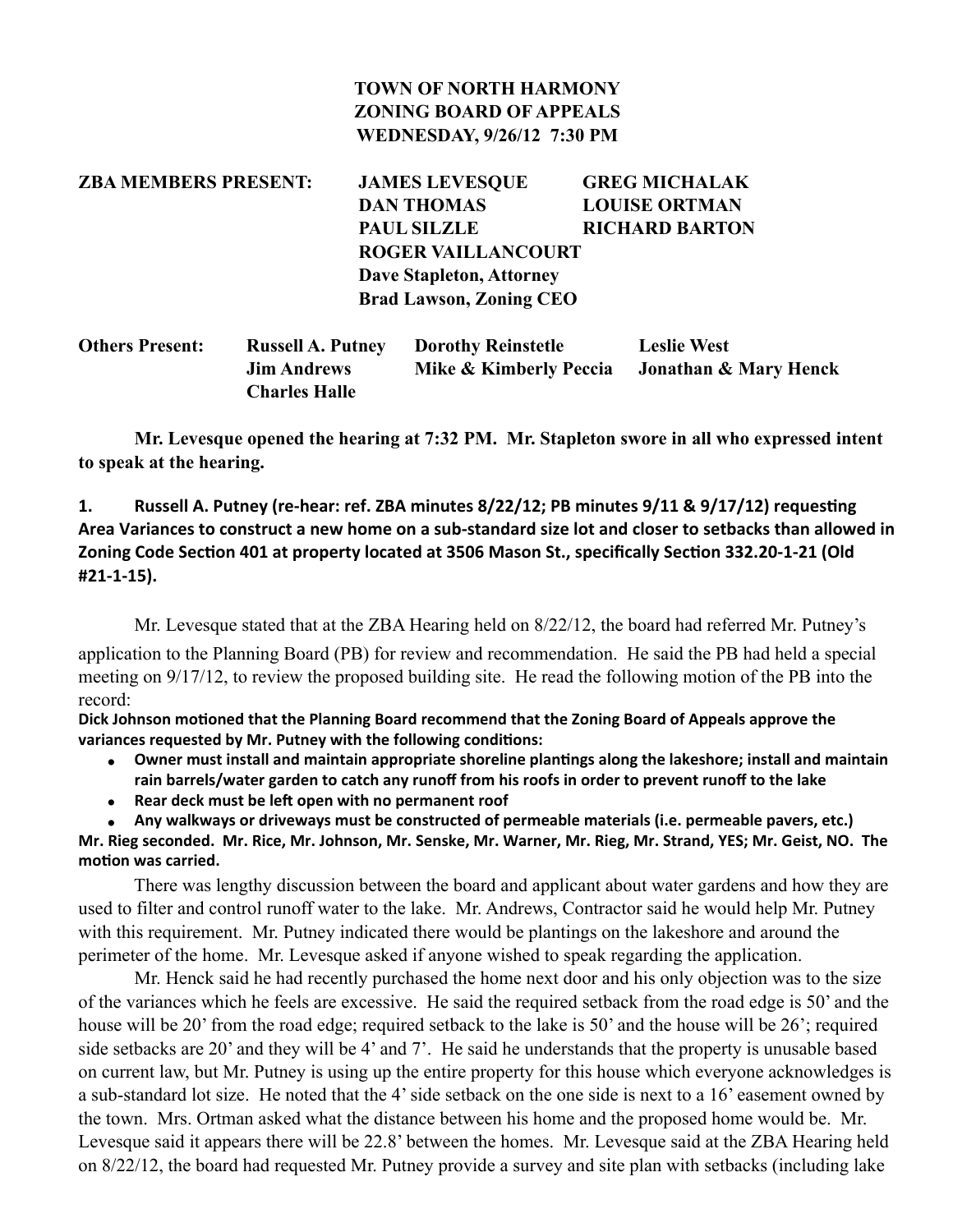from 1310.5 high water mark) clearly marked; dimensions of all portions of the home clearly marked; and documentation that Mr. Putney's 3 lots be converted to one tax parcel number and/or placed on one deed in **ZBA**

## **9/26/12 (Pg. 2)**

order to comply with Town Law. Mr. Putney provided the survey and site plan as requested and the paperwork indicating that the 3 lots are in the final process of being placed on one deed (paperwork is done but must be filed). Mr. Lawson asked to clarify the street situation for the Henck's. He said the streets located there are private roads and not town roads so that road footage can be included in setback calculations. Mr. Stapleton asked about the turn-a-round location for town trucks in relation to the proposed leach field line on the west side that is shown. Mr. Putney said that line may or may not cross on the easement but will be no more than 20' on the south property line. Mr. Silzle asked if water/utility lines would cross Mason St. and Mr. Putney said yes. Mr. Silzle stated that it should be required that the road be brought back to its original condition after the construction. Mr. Putney agreed. There was lengthy discussion of the leach line and concern was expressed about damage to the lines from heavy trucks/ equipment. Mr. Putney said his contractor assured him there would be no problems with the town trucks there. Mr. Vaillancourt said from a construction standpoint, if done correctly, it should not be an issue.

 Mr. Levesque reviewed the Residential Site Plan Check List in its entirety and the board agreed that all questions had been answered satisfactorily. Mrs. Ortman asked Mr. Henck if anything about this application compromises his home. Mr. Henck said a deck with any type of roof or railing would compromise his site line and stated he sees no purpose for the porch entrance that is 4' from the property line on the ROW. He said overall the house is much too large for the lot size. He indicated that zoning had been changed to prevent this type of occurrence. Mr. Stapleton asked if there were any photographs of the property and existing neighborhood. Mr. Levesque said he only has an aerial photo from the GIS system. Ms. West said the purpose of the PB visiting the site last week was to have Mr. Putney stake out exactly where the house would be and where the property lines were. She said the Henck's property is 6.8' from the ROW on the other side and theirs will be 4.3' from the property line on the other side of the ROW. She said that will be their main mode of entry into the house. She said they had told the Henck's that the deck would be no higher than 18' from the ground. She said the PB agreed that the deck would not obstruct anyone's view and they also agreed that the Putney house was not in any way different than the balance of the homes there. She said Mr. Putney is trying to blend in with everyone else in the area. Mr. Putney stated that while the porch entry on the north side of the house is 7.6'x 6', the rest of the house is 10.3' away from the ROW. Mr. Henck said they have a front and back entrance and he doesn't see the need for the side entrance. He said properties to the north are a good 100' back from the lake but that is not so to the south and most of those homes were constructed as many as 50 years ago. Mr. Thomas asked if there was anything that would make Mr. Henck more favorable to the application. Mr. Henck said his family has had a presence on the lake since the 1920's and it had just struck them as to how far out of compliance this application is with the current zoning law. He said he can't deny that Mr. Putney should be allowed to build on his lot, just that the setbacks are so excessive to the current law. Mr. Lawson said the properties on Mason are generally closer to the setbacks and the lake while the properties on Ross St. are further. He said part of the reason the properties on Ross are further back is because over the years erosion has actually added 10-20' more land to the lakeshore. He said the lot sizes on the north side are generally a little larger. There was further discussion of the characteristics of the neighborhood.

 Mr. Levesque reviewed the Water Front Assessment Form (WAF) submitted by Mr. Putney and all board members agreed with the answers/conclusions of the applicant. Mrs. Ortman asked Mr. Henck what the square footage of his home was. Mr. Henck said it is approximately 2,300 sq. ft. and also stated he owns the large property across the street. Mr. Levesque read into the record Town Law Section 267 b. 3. Area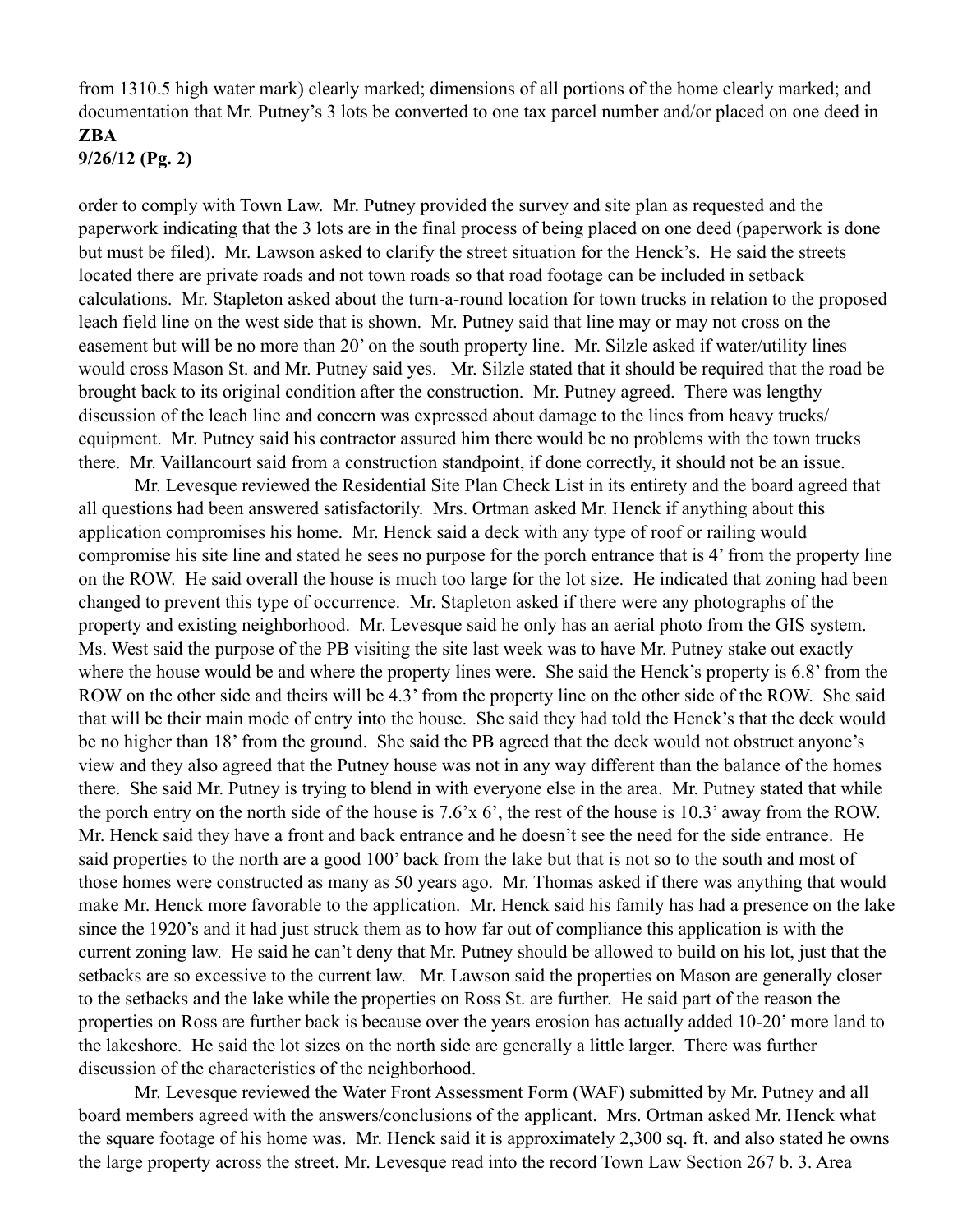Variances, questions  $1, -5$ . The consensus of the ZBA was: 1) no 2) no 3) yes 4) no 5) yes. Mr. Stapleton asked the ZBA to keep in mind that the recommendations of the PB are just recommendations and if they are intended to the implemented in any way they should become part of the motion.

**ZBA 9/26/12 (Pg. 3)**

> **Mr. Levesque motioned to grant Area Variances to Russell Putney as outlined in his application to construct a new home on a sub-standard size lot and closer to setbacks than allowed in Zoning Code Section 401 at property located at 3506 Mason St., specifically Section 332.20-1-21 (Old #21-1-15) with the following conditions:**

- **Owner must install and maintain appropriate shoreline plantings along the lakeshore; install and maintain rain barrels/water garden to catch any runoff from his roofs in order to prevent runoff to the lake**
- **Rear deck must be left open with no permanent roof or railings**
- **Any walkways or driveways must be constructed of permeable materials (i.e. permeable pavers, etc.)**

Discussion: Mr. Lawson stated that if the deck is higher than 30" NYS code requires a railing. *Noted that the applicant indicates the deck will only be 18"high.* Mr. Levesque cautioned if the deck is to be any taller than 30", the applicant must consult with the C.E.O. prior to construction. **Mr. Silzle seconded and the motion was carried unanimously.**

## **2. Michael and Kimberly Peccia requesting Area Variances to construct an addition closer to setbacks** than allowed in Zoning Code Section 401 at property located at 3618 Watson Rd., specifically Section **332.16-1-21 (Old # 20-6-11).**

Mr. Levesque asked the applicant what he would like to do. Mr. Peccia said he is in the process of contracting to purchase the home on Watson and the sale is contingent on receiving the variance he has requested. He said he would like to build toward the road a 10' addition the same width as the existing house. The addition will be for storage space. Mr. Halle said he is a neighbor and said his only concern is the private electric pole on the property line that will have to be moved. He stated it is very poor condition. Mr. Peccia said it is not maintained by National Grid and he has not yet decided whether to replace the pole or go underground with his electric. Mr. Halle said he has no objection to the proposed addition. Mr. Lawson said the applicant has completed the WAF satisfactorily and they are within the 25% lot coverage rule. He clarified that the setbacks to the property line are 3.9' on the south side and 5.6' on the north side. Mr. Levesque read into the record Town Law Section 267 b. 3. Area Variances, questions 1. – 5. The consensus of the ZBA was: 1) no 2) no 3) no 4) no 5) yes. Mr. Levesque asked if anyone wished to comment regarding the application. There was discussion of plantings and rain gardens for runoff and Mr. Stapleton said currently there are no laws in place but the town is trying to develop a culture of using these to mitigate runoff to the lake. Mrs. Thomas said there is information available if the applicants wish to have it.

**Mr. Levesque motioned to grant Michael and Kimberly Peccia Area Variances as outlined in their application to construct an addition closer to setbacks than allowed in Zoning Code Section 401 at property located at 3618 Watson Rd., specifically Section 332.16-1-21 (Old # 20-6-11). Mrs. Ortman seconded and the motion was carried unanimously.**